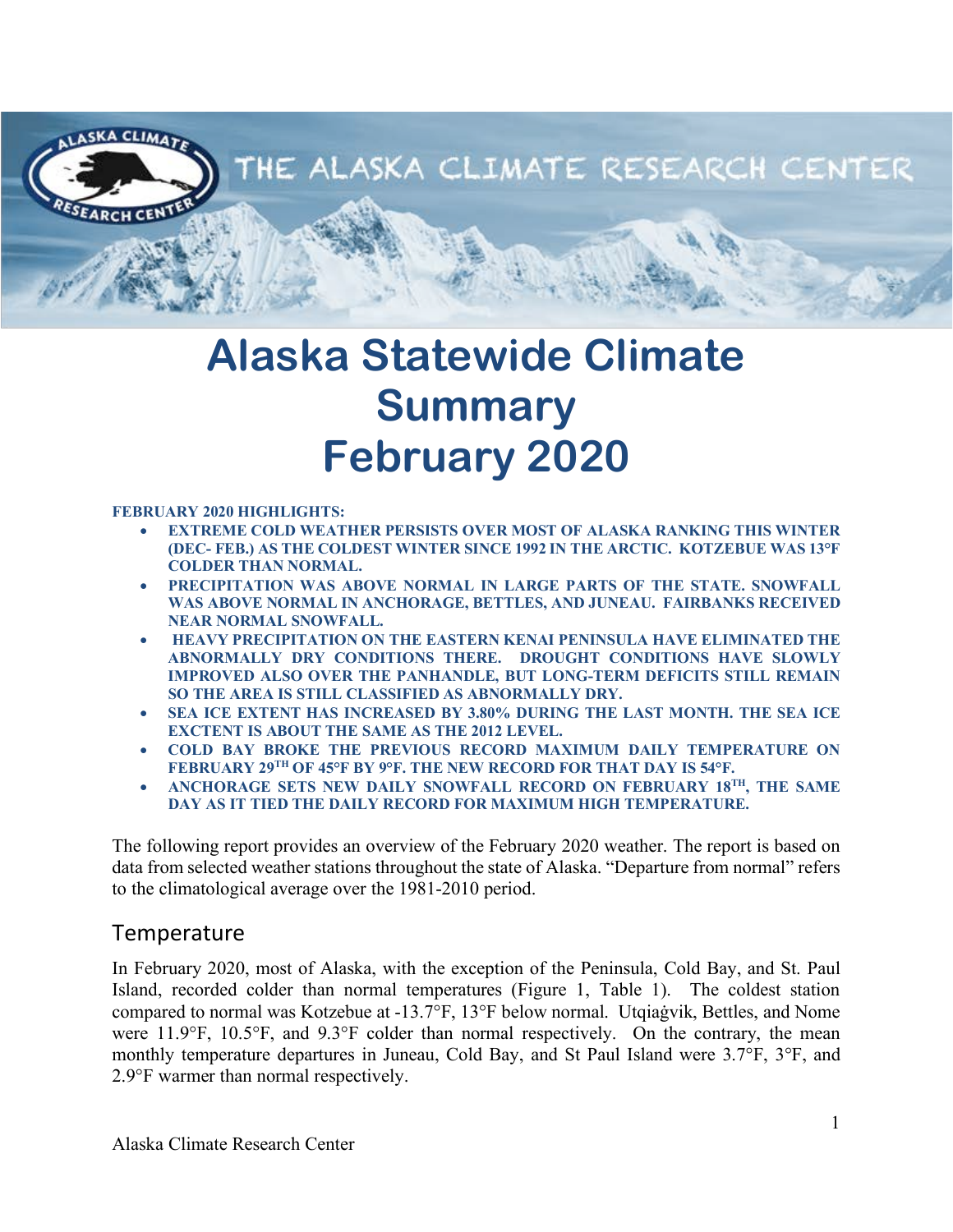Cold Bay set new records for highest mean and maximum daily temperatures on specific days during February 2020. The previous record maximum daily temperature of 45°F in Cold Bay on February 29, 1960 was beaten by 9°F with a new record maximum daily temperature of 54°F on that day. St. Paul Island set new records for highest mean and minimum daily temperatures on specific days. Gulkana set a new record for lowest maximum daily temperature on February 25<sup>th</sup>. All values and dates are listed in Table A1, A2 and A3 in the appendix.

Figures 2 and 3 show mean daily temperature departures from normal for 2020 in St. Paul Island and in Utqiaġvik (Barrow). While red and blue bars represent positive and negative departures from normal, red and blue lines represent the highest and lowest values of mean daily temperature on record for each day of the year. Days in which red bars (positive departures) are higher than the red line indicate high mean daily temperature records. The mean daily temperature in St. Paul Island on February 3, 2020, was the highest ever recorded there on this specific day (Figure 2, Table A1).



Figure 1: Monthly mean temperature departure from normal, February 2020.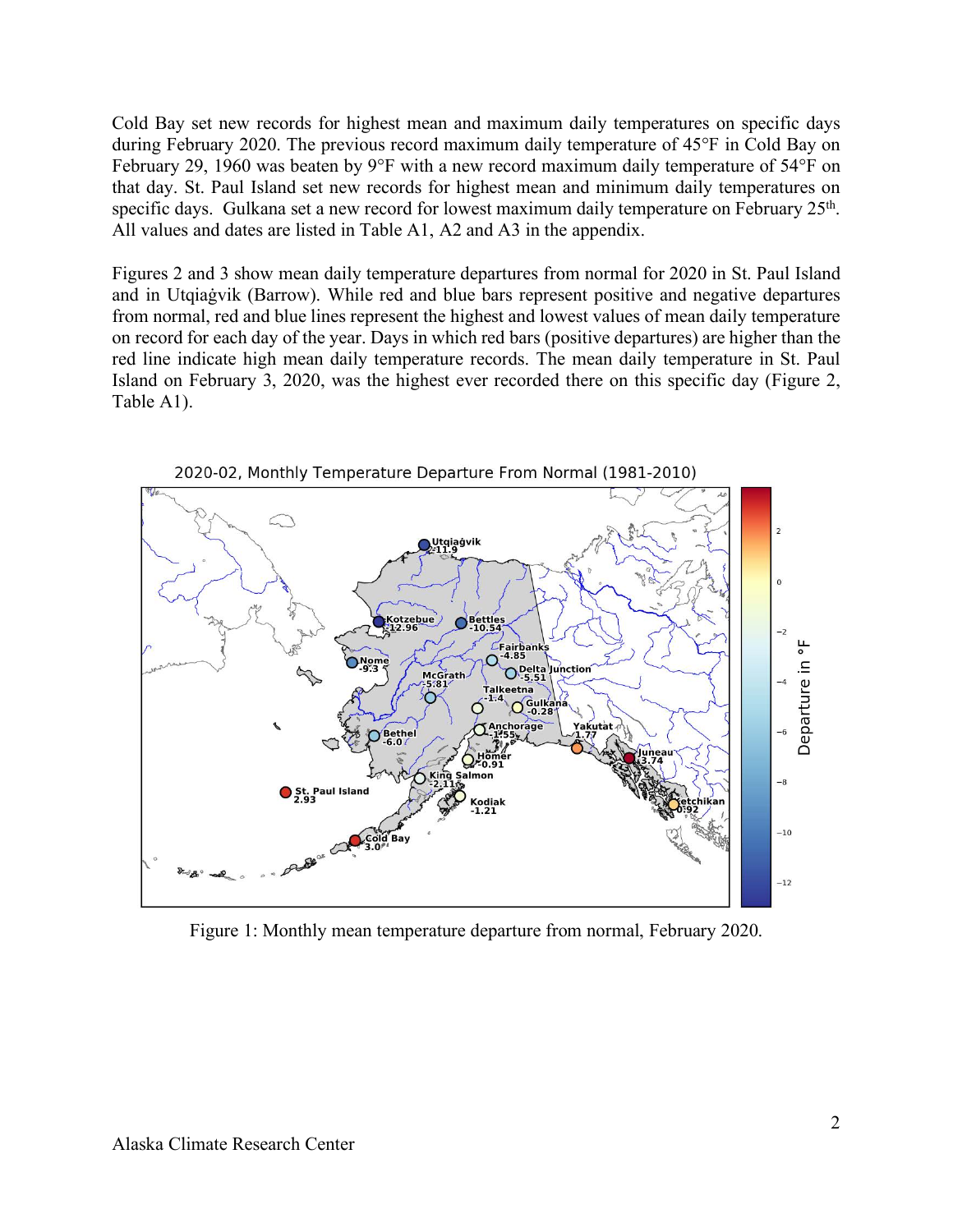| <b>Station</b>  | Observed (°F) | Normal $(^{\circ}F)$ | Departure $(^{\circ}F)$ |
|-----------------|---------------|----------------------|-------------------------|
| Anchorage       | 18.7          | 20.3                 | $-1.6$                  |
| <b>Bethel</b>   | 5.1           | 11.1                 | $-6$                    |
| <b>Bettles</b>  | $-15.4$       | $-4.9$               | $-10.5$                 |
| Cold Bay        | 32            | 29                   | 3                       |
| Delta Junction  | $-0.4$        | 5.1                  | $-5.5$                  |
| Fairbanks       | $-6$          | $-1.2$               | $-4.8$                  |
| Gulkana         | 5.4           | 5.7                  | $-0.3$                  |
| Homer           | 25.4          | 26.3                 | $-0.9$                  |
| Juneau          | 33.9          | 30.1                 | 3.7                     |
| Ketchikan       | 36.7          | 35.8                 | 0.9                     |
| King Salmon     | 16.8          | 18.9                 | $-2.1$                  |
| Kodiak          | 29.6          | 30.8                 | $-1.2$                  |
| Kotzebue        | $-13.7$       | $-0.7$               | $-13$                   |
| McGrath         | $-4.2$        | 1.6                  | $-5.8$                  |
| Nome            | $-1.8$        | 7.5                  | $-9.3$                  |
| St. Paul Island | 27.3          | 24.4                 | 2.9                     |
| Talkeetna       | 16.8          | 18.2                 | $-1.4$                  |
| Utqiagvik       | $-26.1$       | $-14.2$              | $-11.9$                 |
| Yakutat         | 31.5          | 29.7                 | 1.8                     |

Table 1: Mean monthly air temperature, normal (1981-2010) and departure for selected stations throughout the state, February 2020.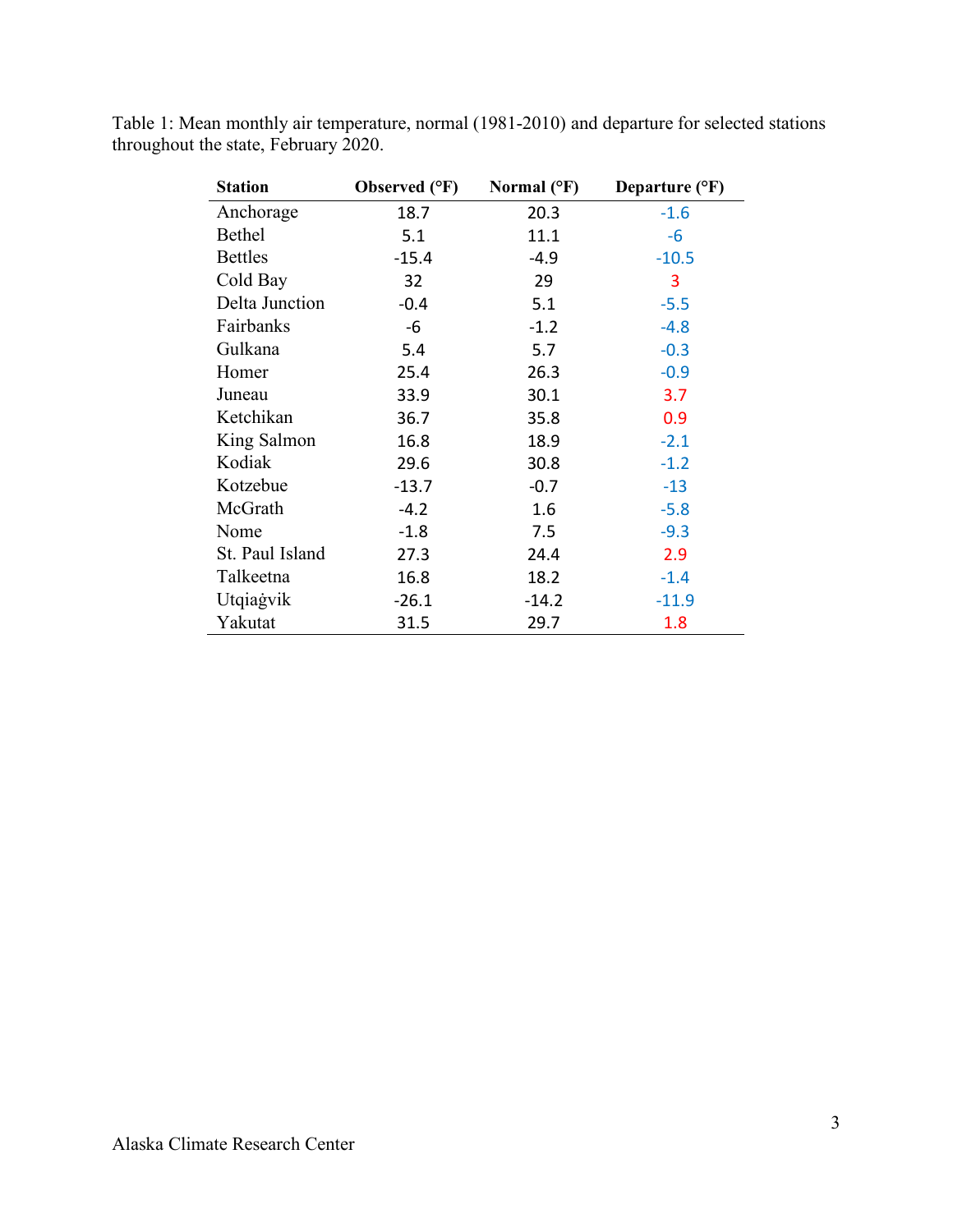

Figure 2: St. Paul Island daily mean temperature departures from normal (1981-2010) for 2020. Red and blue bars represent positive and negative temperature departures. Grey line represents the mean normal temperature, red and blue lines represent respectively the historic highest and lowest records of mean daily temperature.



Figure 3: Utqiaġvik (Barrow) daily mean temperature departures from normal (1981-2010) for 2020. Red and blue bars represent positive and negative temperature departures. Grey line represents the mean normal temperature, red and blue lines represent respectively the historic highest and lowest records of mean daily temperature.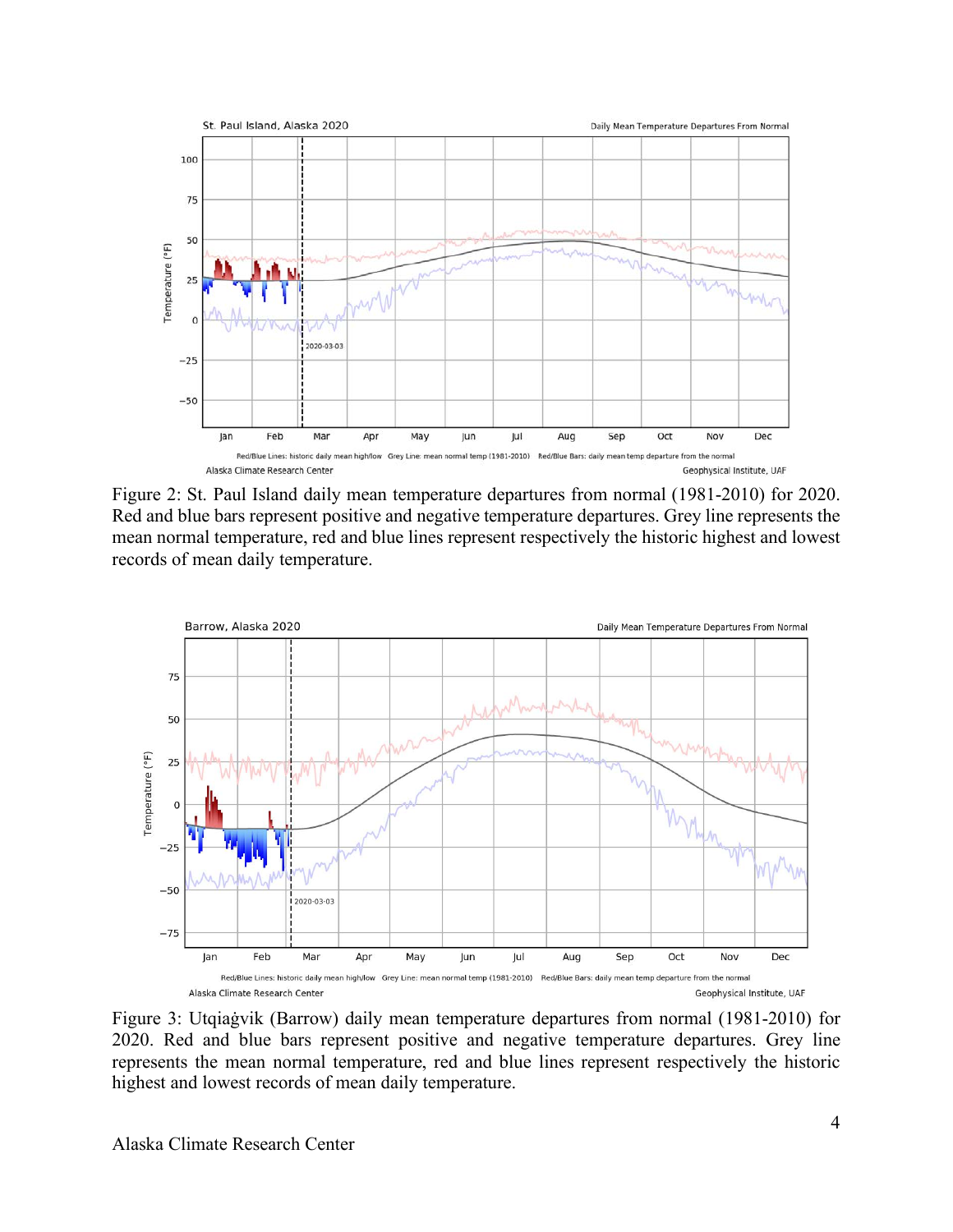

Daily mean temperature, departure from normal (1981-2010), 2020-02

Figure 4: Daily mean temperature departures for each day in February 2020, at the selected stations.

Utqiaġvik, Kotzebue, and Nome were colder than normal for most of the month except for a few days before the  $20<sup>th</sup>$ . A strong weather system moved north through the Bering Sea, bringing snow and strong winds along the west coast from February  $17<sup>th</sup>$  through the  $20<sup>th</sup>$ . Stations in the Interior, Copper River Basin, Cook Inlet and Bristol Bay had a similar pattern with below average temperatures on the first of the month, followed by warmer than normal temperatures until around February  $10<sup>th</sup>$ , this was followed by approximately a week of below average temperatures which then warmed to above average temperatures for a few days around the  $20<sup>th</sup>$ before becoming cooler than normal towards the end of the month. Ketchikan, Juneau, and Yakutat were warmer than normal for most of the month, except for the first couple of days and two or three days around February 25<sup>th</sup>.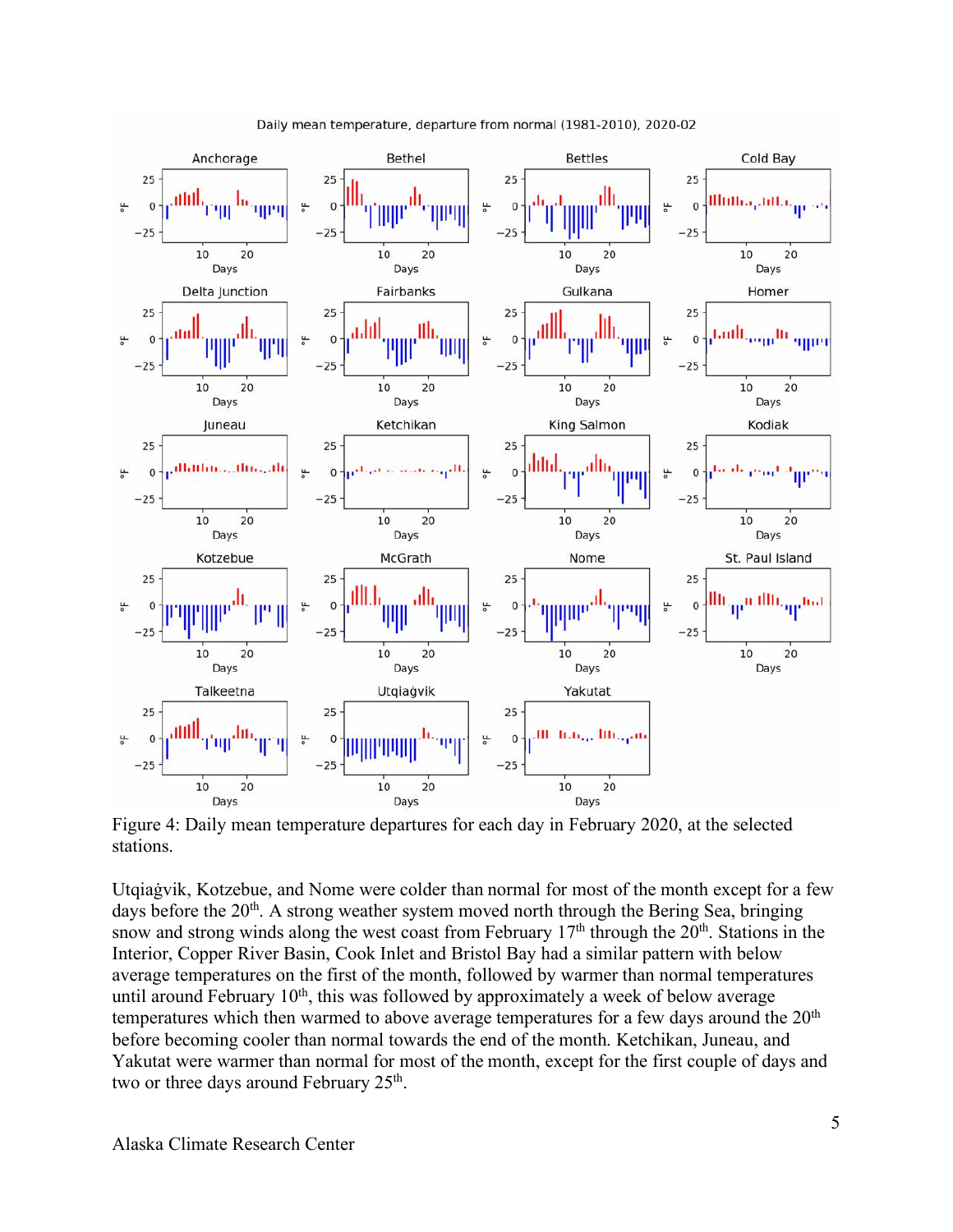### Precipitation

Precipitation in February has been near to above normal in large regions of Alaska. On the contrary, Delta Junction, Kodiak, Nome, and Yakutat were drier than normal.

Delta Junction reported 0.1 inch of precipitation, which is half of the normal precipitation for the month (Table 2, Figure 5). Kodiak and Yakutat received 69.7% and 81.7% of normal precipitation respectively.

Bethel reported the highest deviation from normal precipitation, receiving 261.1% of normal precipitation. Gulkana and King Salmon followed, recording 256.9% and 252.6% of normal precipitation respectively. McGrath received 233.3% of normal precipitation. Similarly, Anchorage and Juneau received well above average precipitation, with 223.6% and 188.4% of normal precipitation respectively.

In terms of absolute precipitation, Juneau received 3.7 inches above normal precipitation (Table 2, Figure 6). Ketchikan, Bethel, and King Salmon all received more than an inch above normal precipitation. On the contrary, Yakutat received 2 inches less than normal precipitation and Kodiak recorded 1.8 inches below normal precipitation.





Figure 5: Monthly precipitation sums expressed as percent of normal (1981-2010), February 2020.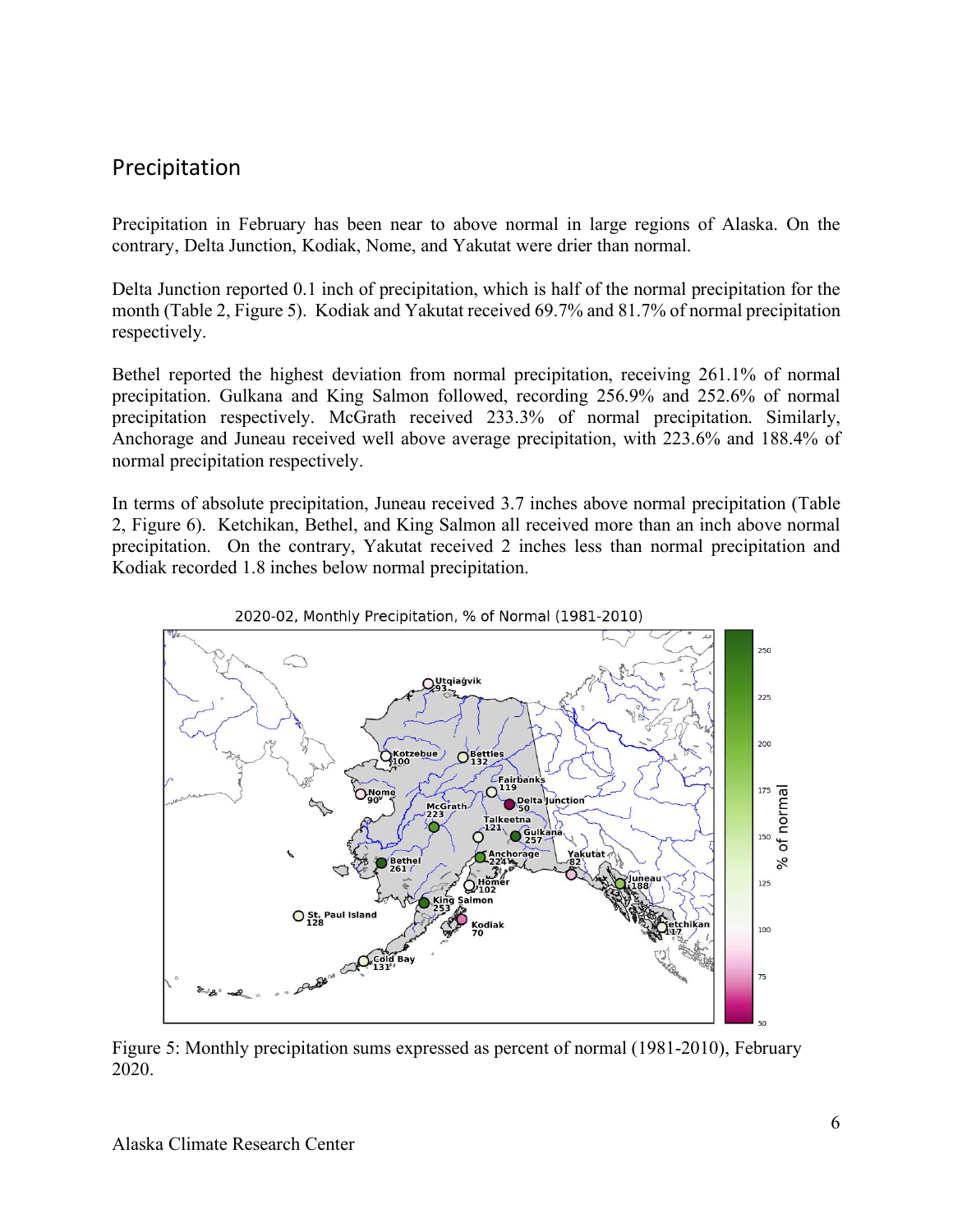| <b>Station</b>  | Precipitation (in) | Normal (in) | % of normal |
|-----------------|--------------------|-------------|-------------|
| Anchorage       | 1.6                | 0.7         | 223.6       |
| <b>Bethel</b>   | 1.9                | 0.7         | 261.1       |
| <b>Bettles</b>  | 1.1                | 0.8         | 131.8       |
| Cold Bay        | 3.9                | 3           | 130.5       |
| Delta Junction  | 0.1                | 0.3         | 50          |
| Fairbanks       | 0.5                | 0.4         | 119         |
| Gulkana         | 1.3                | 0.5         | 256.9       |
| Homer           | 1.8                | 1.7         | 102.3       |
| Juneau          | 7.8                | 4.1         | 188.4       |
| Ketchikan       | 12.3               | 10.5        | 117.2       |
| King Salmon     | 1.9                | 0.8         | 252.6       |
| Kodiak          | 4.3                | 6.1         | 69.7        |
| Kotzebue        | 0.7                | 0.7         | 100         |
| McGrath         | 2.1                | 0.9         | 233.3       |
| Nome            | 0.8                | 0.9         | 90.3        |
| St. Paul Island | 1.7                | 1.3         | 128.5       |
| Talkeetna       | 1.8                | 1.5         | 120.7       |
| Utqiagvik       | 0.1                | 0.1         | 92.9        |
| Yakutat         | 8.9                | 10.9        | 81.7        |

Table 2: Monthly precipitation sum, normal (1981-2010) and departure expressed as a percentage of the normal (1981-2010) for selected stations throughout the state, February 2020.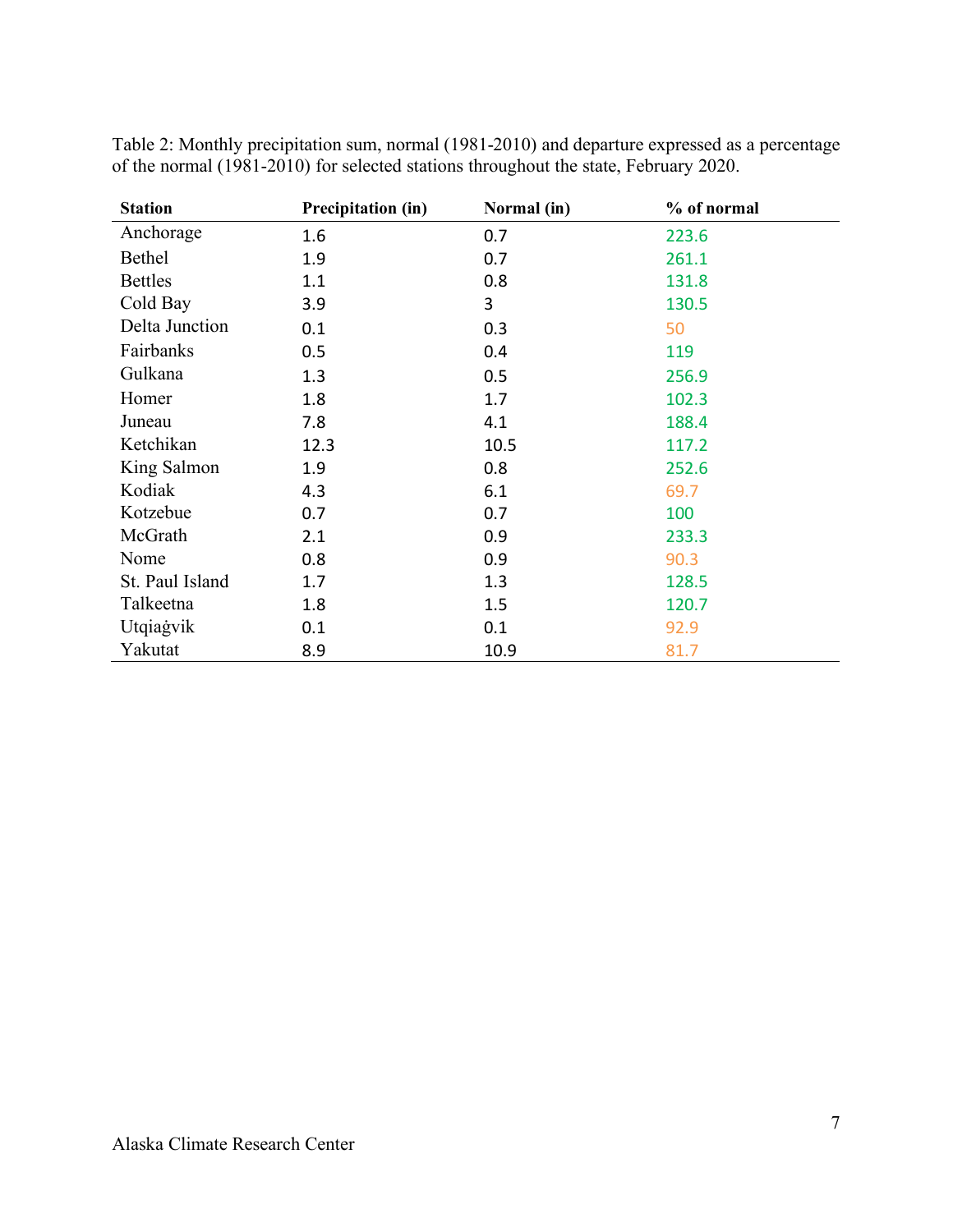

Figure 6: Monthly precipitation sums for February 2020 at the selected stations compared to the normal (1981-2010), in inches.

#### Snow

Anchorage, Bettles, and Juneau received above average snowfall in February 2020. Fairbanks received slightly less snow than normal, receiving 0.1 inch less snowfall than normal.

Juneau reported 32.5 inches of snow, 193.5% of the normal snowfall for February. Anchorage received 18.9 inches, or 173.4% of normal snowfall, and Bettles received 22.9 inches of snowfall, which is 163.6% of the normal.

Table 3: Monthly snowfall sum, normal (1981-2010) and departure expressed as a percentage of the normal (1981-2010) for the selected stations that measure snowfall, February 2020.

| <b>Station</b> | Snowfall (in) | Normal (in) | % of normal |
|----------------|---------------|-------------|-------------|
| Anchorage      | 18.9          | 10.9        | 173.4       |
| <b>Bettles</b> | 22.9          | 14          | 163.6       |
| Fairbanks      | 8             | 8.1         | 98.8        |
| Juneau         | 32.5          | 16.8        | 193.5       |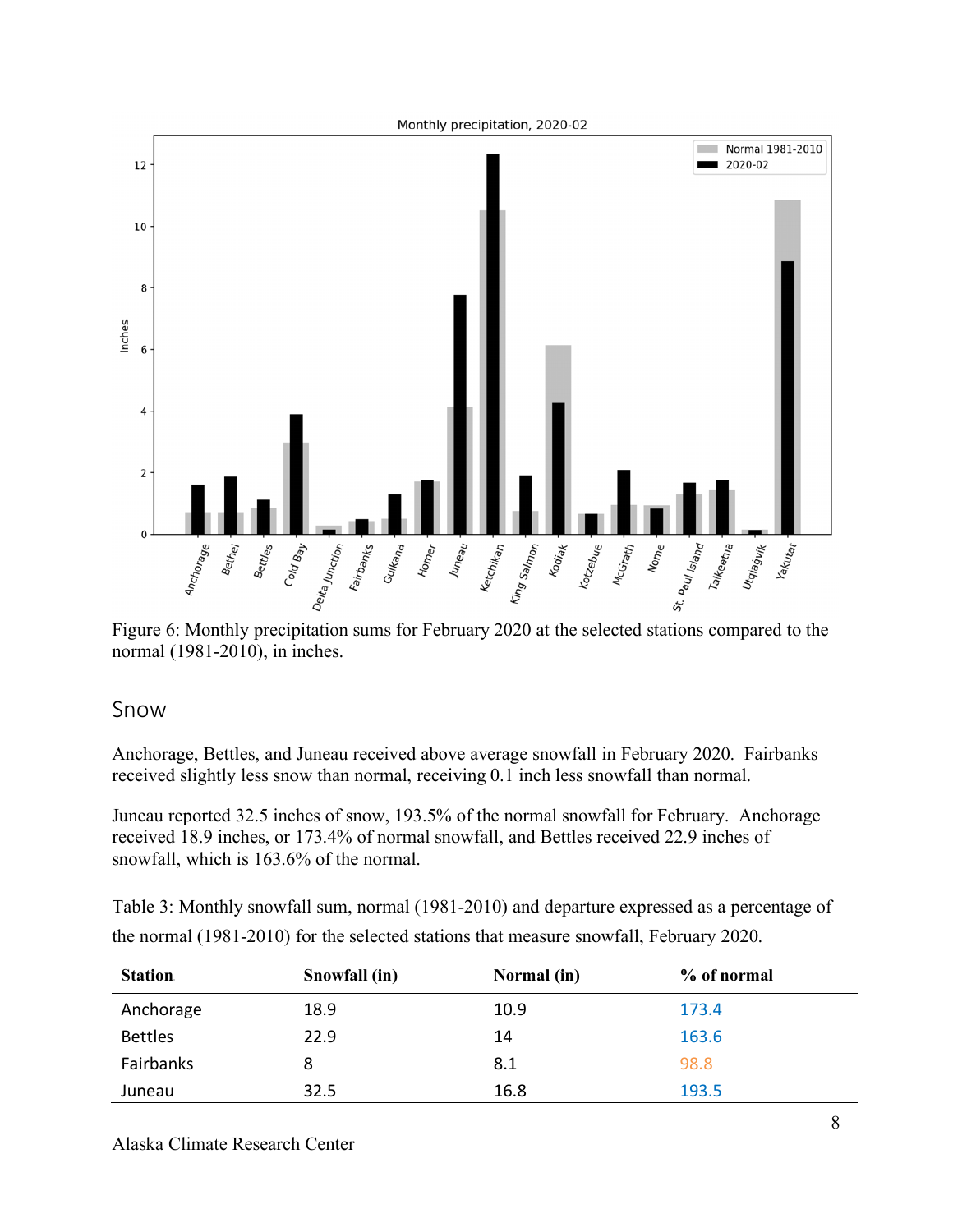## Drought Conditions

Heavy precipitation on eastern Kenai Peninsula and areas to the east and north eliminated the abnormally dry conditions there. Moderate precipitation fell on many locations of the Panhandle and conditions have slowly improved during the past several months, but long-term large deficits (1-year and longer) still remain so that area is still classified as Abnormally Dry (source: https://droughtmonitor.unl.edu/).



Figure 7: U.S. Drought Monitor map for Alaska, updated on February 25, 2020. The table on the right shows the percent area affected by different categories of drought intensity. Figures and data produced and released by the U.S. Drought Monitor, a partnership between the National Drought Mitigation Center at the University of Nebraska-Lincoln, the United States Department of Agriculture, and the National Oceanic and Atmospheric Administration (https://droughtmonitor.unl.edu).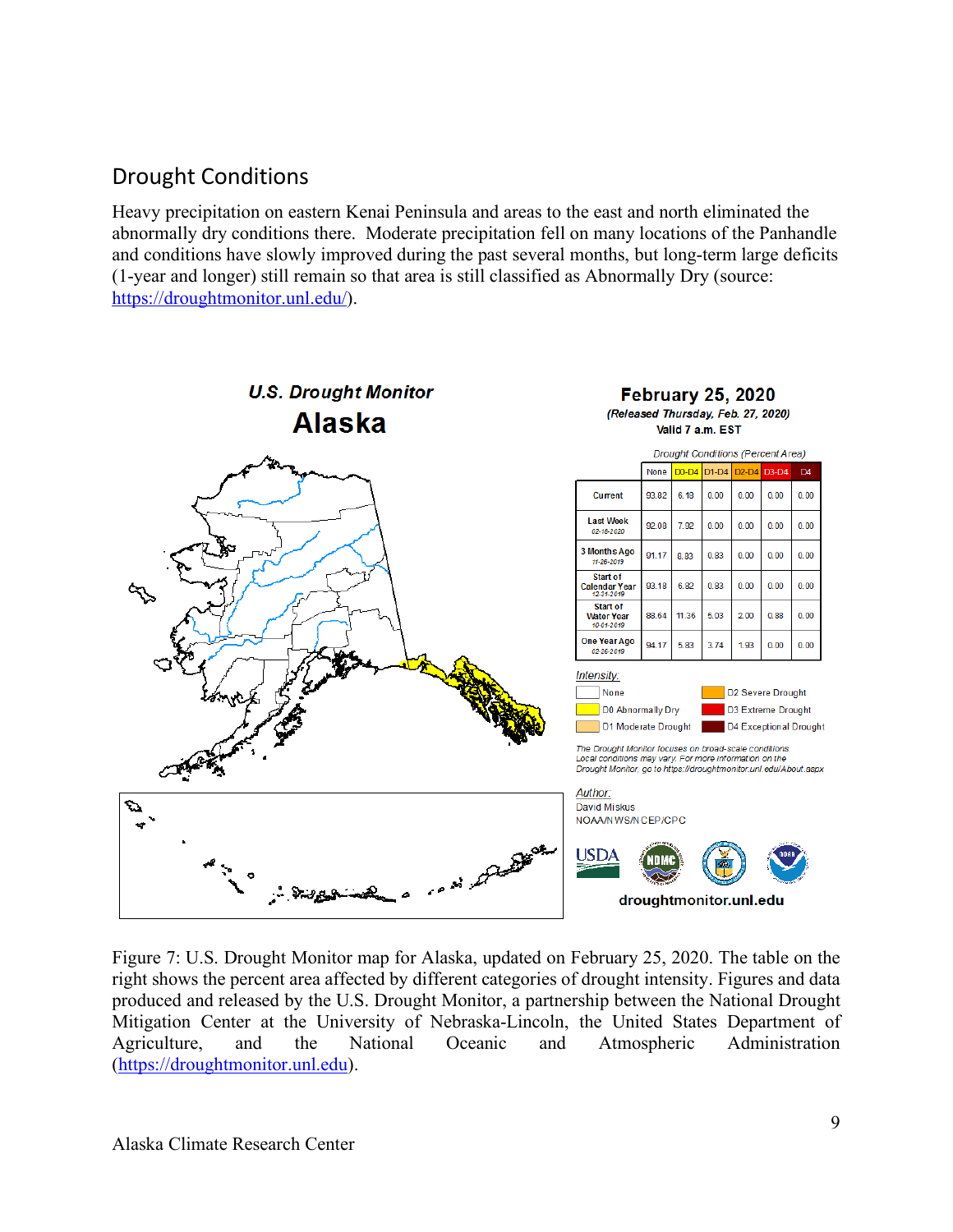## Arctic Sea Ice

Figure 8 and Figure 9 show the time series of daily Arctic sea ice extent and the ice concentration updated respectively until February 27 and March 2, 2020, respectively.

Over the month, sea ice has increased by 3.80% from the level on January 30, 2020 of 14.301 M  $km<sup>2</sup>$  to 14.844 M km<sup>2</sup> on February 27<sup>th</sup>. The sea ice extent (light blue line in Figure 8) is about even with the 2012 level (green line), however there is some variability in the last two weeks. A very high positive Arctic Oscillation index (4 to 6), which has been associated with warm air and stormy weather, occurred during portions of February. This is a probable cause of the week-long pause in sea ice growth for the Arctic as a whole during the middle of the month.



Figure 8: Time series of daily Arctic sea ice extent. This year's data (light blue) are updated until February 27, 2020. The median sea ice extent for the 1981-2010 reference period is depicted in blue. Specific years are highlighted in colors. Plot Compiled by: Howard J. Diamond, PhD; Climate Science Program Manager at NOAA's Air Resources Laboratory Data Source: National Snow & Ice Data Center (NSIDC; https://nsidc.org/).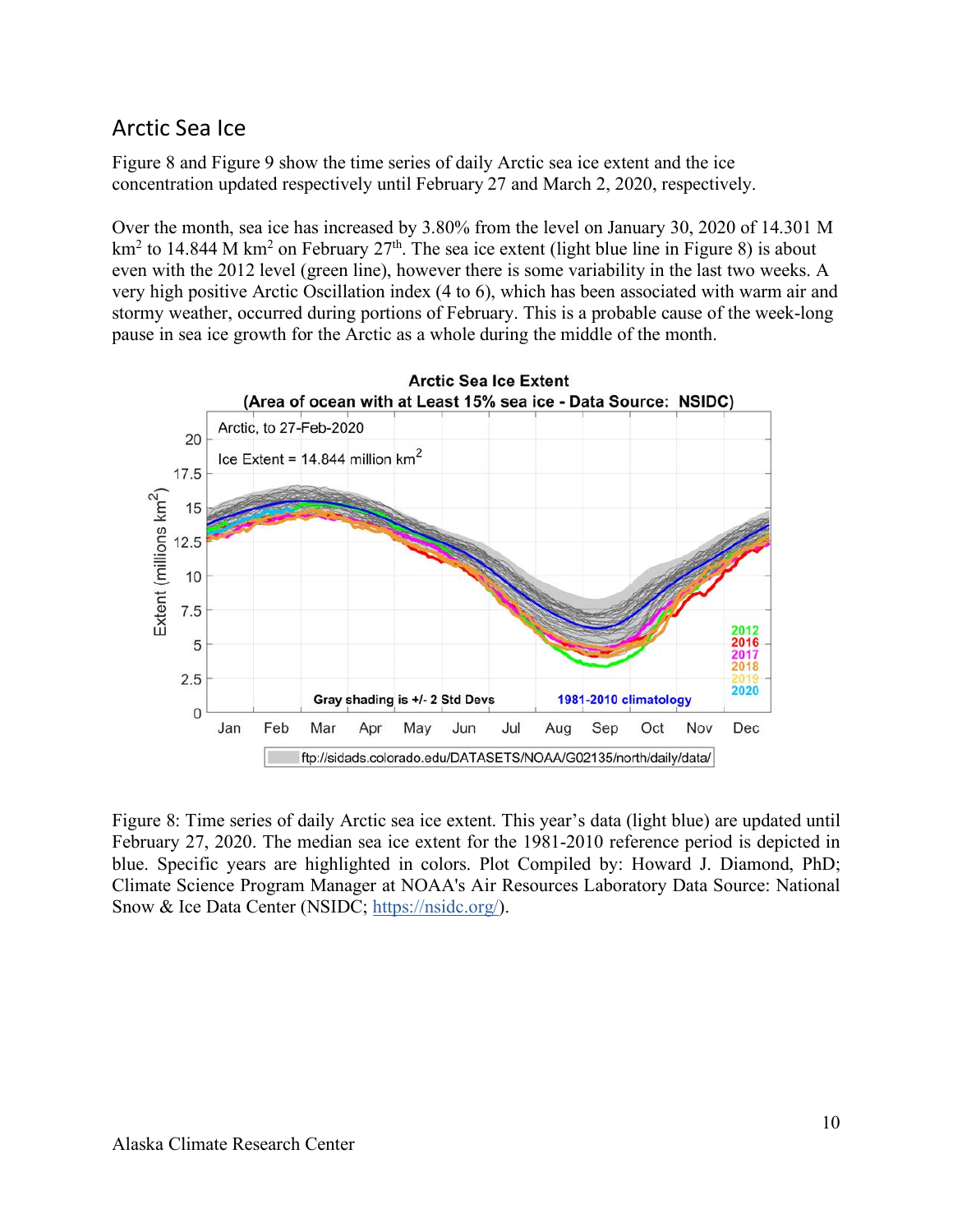

Figure 9: Daily Arctic Sea Ice concentration for March 2, 2020. Median ice edge for the 1981- 2010 reference period is depicted in yellow. Image: NSIDC (nsidc.org)

## Newsworthy information

Snowfall, locally strong winds and blowing snow created regional extreme avalanche conditions. A snow machine rider was buried in an avalanche and died near Cooper Lake on the Kenai Peninsula on February 10<sup>th</sup>. Heavy winds and blowing snow likely contributed to the avalanche according to Wendy Wagner, director of the Chugach National Forest Avalanche Information Center.

Anchorage set a new daily snowfall record on February 18<sup>th</sup>, the same day it tied the daily record for maximum high temperature. Temperatures were briefly to 44 degrees in Anchorage early on February 18 during the midnight hour, tying the daily record high for the date. However, a cold front then pushed through Anchorage, causing temperatures to drop. Snow fell throughout the day due to the cold front and another low that was approaching from the south. By the end of the day 8.9 inches of snow fell, setting a new daily snowfall record.

*This information consists of climatological data compiled by the Alaska Climate Research Center,* Geophysical Institute, University of Alaska Fairbanks. For more information on weather and *climatology, visit the center website at http://akclimate.org. Please report any errors to webmaster@akclimate.org.*